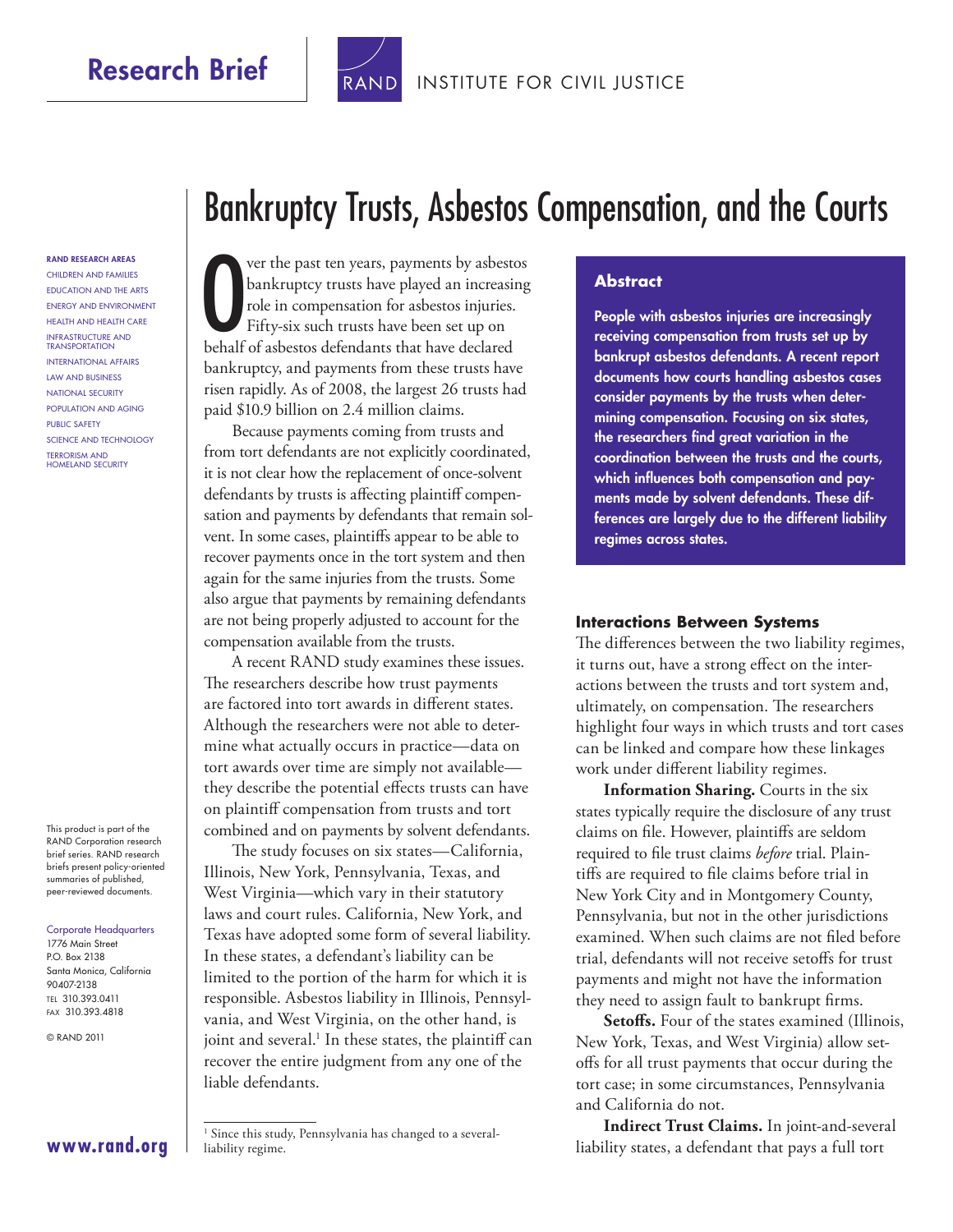judgment will typically be able to recover from a trust, following the tort case, if it can develop the information required to bring a trust claim. When liability is several, a verdict defendant does not cover the liability of other parties and thus will typically not be able to bring an indirect claim against a trust.

**Limitation on Trust Payments.** To prevent trusts from paying more than once on the same injury, some trusts prohibit payments to direct claimants when another party has satisfied the trust's liability, and they require the direct claimant to indemnify the trust for future indirect claims.

#### **Differences in Total Compensation to Plaintiffs**

It is not surprising that the different ways of handling trust claims in lawsuits should lead to different outcomes for plaintiffs and the remaining defendants. In states with joint-andseveral liability, total plaintiff compensation should not be affected. In several-liability states, however, plaintiff compensation could increase, decrease, or remain unchanged from what it would have been before the trusts were established. If the solvent defendants have enough evidence to persuade the jury to assign the same fault to the bankrupt firms as the jury would have done before they were reorganized, then total plaintiff compensation will decrease. But if defendants do not have access to that information, then total plaintiff compensation can increase. Such increases can jeopardize future plaintiffs if trust assets become depleted by the time their claims are filed.

### **Differences in Payments by Solvent Defendants**

When trusts replace once-solvent defendants in joint-andseveral-liability states, payments by solvent defendants will likely increase. Such increases are consistent with principles of joint-and-several liability, which require the remaining defendants to pay the difference between what the bankrupt defendants would have paid prebankruptcy and the amount paid by their trusts. However, if information on the plaintiff's exposure to the bankrupt firm's products and practices is not developed during the tort case and neither direct nor indirect claims are brought against some trusts, then payments by solvent defendants could increase further. In the extreme, all trust money can be left on the table, and the defendants that remain solvent can cover the entire amount that would have been paid by the bankrupt firms before entering bankruptcy.

In several-liability states, payments by solvent defendants can increase or remain unchanged, depending on the extent to which the jury assigns fault to the bankrupt firms. Increases in payment from the defendants that remain solvent are not consistent with the doctrine in several-liability states that holds defendants responsible for only their share of the fault.

The study findings underscore the importance of developing information on exposure to the products and practices of bankrupt firms in determining the trusts' effects on plaintiff compensation and on payments by defendants that remain solvent. There is a great deal of dispute between plaintiff and defense attorneys over who is responsible for developing such information. Plaintiffs' attorneys argue that defense attorneys can use discovery tools to uncover this evidence. Defense attorneys respond that plaintiffs' attorneys can influence what plaintiffs recall during the court case and that, without plaintiff cooperation, defense attorneys will not be able to uncover the information needed to obtain payment from the trusts or assign fault to bankrupt firms. As the researchers point out, the stakes are greater for both plaintiffs and solvent defendants in states with several liability than they are in states with joint-and-several liability—a factor that could create different incentives to investigate evidence of exposure.

#### **Conclusion**

The authors demonstrate how liability regime, court procedures, and the behaviors of plaintiffs, defendants, and their attorneys affect total plaintiff compensation and payments of solvent defendants. In some cases, the replacement of oncesolvent defendants by trusts increases total compensation for current plaintiffs, an outcome that could limit resources available to future plaintiffs. In other cases, payments by solvent defendants can increase, sometimes by more than the amount of the bankrupt firms' pre-reorganization liability that is not covered by the trusts. The authors also point to cases in which total plaintiff compensation could decrease or payments by solvent defendants remain unchanged.

The authors emphasize that data are needed on total plaintiff compensation over time to determine which outcomes actually occur in practice. Further analysis is also needed to evaluate the performance of the current system and to suggest reforms that will improve outcomes. ■

This research brief describes work done for RAND Institute for Civil Justice documented in *Asbestos Bankruptcy Trusts and Tort Compensation*, by Lloyd Dixon and Geoffrey McGovern, MG-1104-ICJ, 2011, 109 pp., \$27.50, ISBN: 978-0-8330-5834-8 (available at [http://www.rand.org/pubs/monographs/MG1104.html\)](http://www.rand.org/pubs/monographs/MG1104.html). This research brief was written by Laura Zakaras. The RAND Corporation is a nonprofit institution that helps improve policy and decisionmaking through research and analysis. RAND's publications do not necessarily reflect the opinions of its research clients and sponsors. RAND® is a registered trademark.